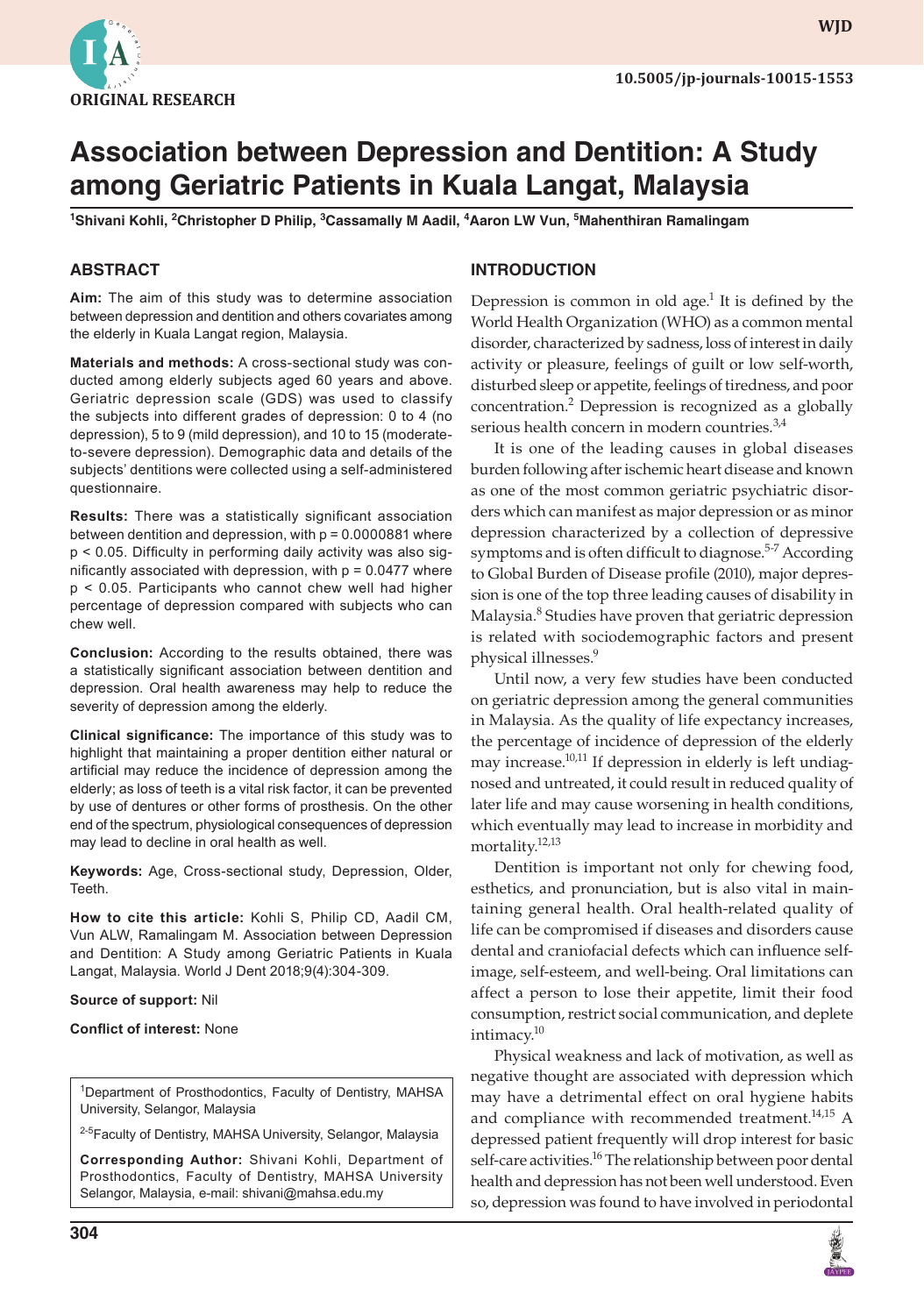destruction, poorly perceived oral health, and oral health concerns.17 In Malaysia, this is a pioneer study to evaluate the relationship between dentition and depression. The aim of this study was to evaluate the association between dentition and covariates in relation to depression among the elderly.

# **MATERIALS AND METHODS**

# **Study Population**

This cross-sectional study was conducted between September 2015 and February 2016, involving the geriatric population aged 60 years and above residing within the Kuala Langat region as well as patients who visited dental clinics of MAHSA University, Bandar Saujana Putra (Kuala Langat region, Malaysia) for treatment. The selected study area is a populated and well-developed area within the state of Selangor, with an estimated geriatric population of 220,214 (aged 60 years and above).

# **Sample Size Estimation**

Estimation of sample size was done using the sample size formula for finite population:

$$
\frac{Nt^2pq}{d^2(N-1)+t^2pq}\\
$$

Here, the confidence interval (CI) was taken as 95%. t is the normal deviation corresponding to the required CI.

Here, it was 1.96 for 95% CI.

p is 6.3% prevalence rate of depression in elderly in  $Malaysia = 0.0063$ 

q is  $(1 - p)$ . Here, it is  $(1 - 0.063) = 0.937$ 

d is the allowable error;  $5\% = 0.05$ .

N is the total geriatric population  $(≥60$  years) within Kuala Langat region = 220,241 participants.

Geriatric population aged 60 and above within the Kuala Langat region was estimated by totaling the number of residents (60 years and above) in all districts in the Kuala Langat region (which consisted of Bandar Saujana Putra, Banting, Dusun Durian estate, Jenjarom, Sungai Manggis, Morib and Kanchong); it was obtained from the population distribution statistics of the year 2010 on the official portal of Department of Statistics Malaysia.<sup>18</sup> The prevalence rate of depression among the geriatric population in Malaysia was set as 6.3%, based on a previous study conducted in the year 2005.<sup>19</sup> The sample size needed was estimated to be around 90.7 according to the above-mentioned formula.

This study was conducted by using snowballing sampling method, where respondents were obtained by word of mouth and door-to-door visits by an individual oral categorized interview. Additionally, observations

*World Journal of Dentistry, July-August 2018;9(4):304-309* **305**

were made using a direct and spontaneous technique as a supplementary method. Informed consent was obtained from the participants before the commencement of the study. Subjects with age equal to or more than 60 years of both sexes, and from any racial background in the Kuala Langat region, those who are able to self-report, understand verbal communication, and can follow instructions were included in the study. Participants who were unable to provide consent (either written or verbal), which could be due to terminal illness and severe articulation or auditory impairment were excluded from the study.

## **Dental Variables**

A self-administered questionnaire was used to assess dentition and chewing ability among the participants, where the interviewer observed and categorized subjects' dentition as having 20 teeth or more, 19 teeth or fewer with dentures, 19 teeth or fewer without dentures, or absence of teeth. While the participants' chewing ability was ascertained by asking questions, such as "Are you able to chew everything?", "Are you able to chew most of the food?", "Cannot chew very well", and "Can't chew at all?"

# **Covariables**

There are numerous screening instruments available to detect depression among geriatric subjects. One of the most widely used instruments is the GDS (Table 1). The GDS had a specificity of 89% and a sensitivity of 92%.<sup>20,21</sup> Hence, to evaluate depression, the Geriatric Depression Scale-15 (GDS-15) was administered with simple 15 questions with

**Table 1:** Geriatric depression scale (GDS-15)

Circle the most appropriate answer for how you have felt over the past week:

- 1. Are you basically satisfied with your life? YES/NO
- 2. Have you dropped many of your activities and interests? YES/NO
- 3. Do you feel that your life is empty? YES/NO
- 4. Do you often get bored? YES/NO
- 5. Are you in good spirits most of the time? YES/NO
- 6. Are you afraid that something bad is going to happen to you? YES/NO
- 7. Do you feel happy most of the time? YES/NO
- 8. Do you often feel helpless? YES/NO
- 9. Do you prefer to stay at home, rather than going out and doing new things? YES/NO
- 10. Do you feel you have more problems with memory than most? YES/NO
- 11. Do you think it is wonderful to be alive now? YES/NO
- 12. Do you feel pretty worthless the way you are now? YES/NO
- 13. Do you feel full of energy? YES/NO
- 14. Do you feel that your situation is hopeless? YES/NO
- 15. Do you think that most people are better off than you are? YES/NO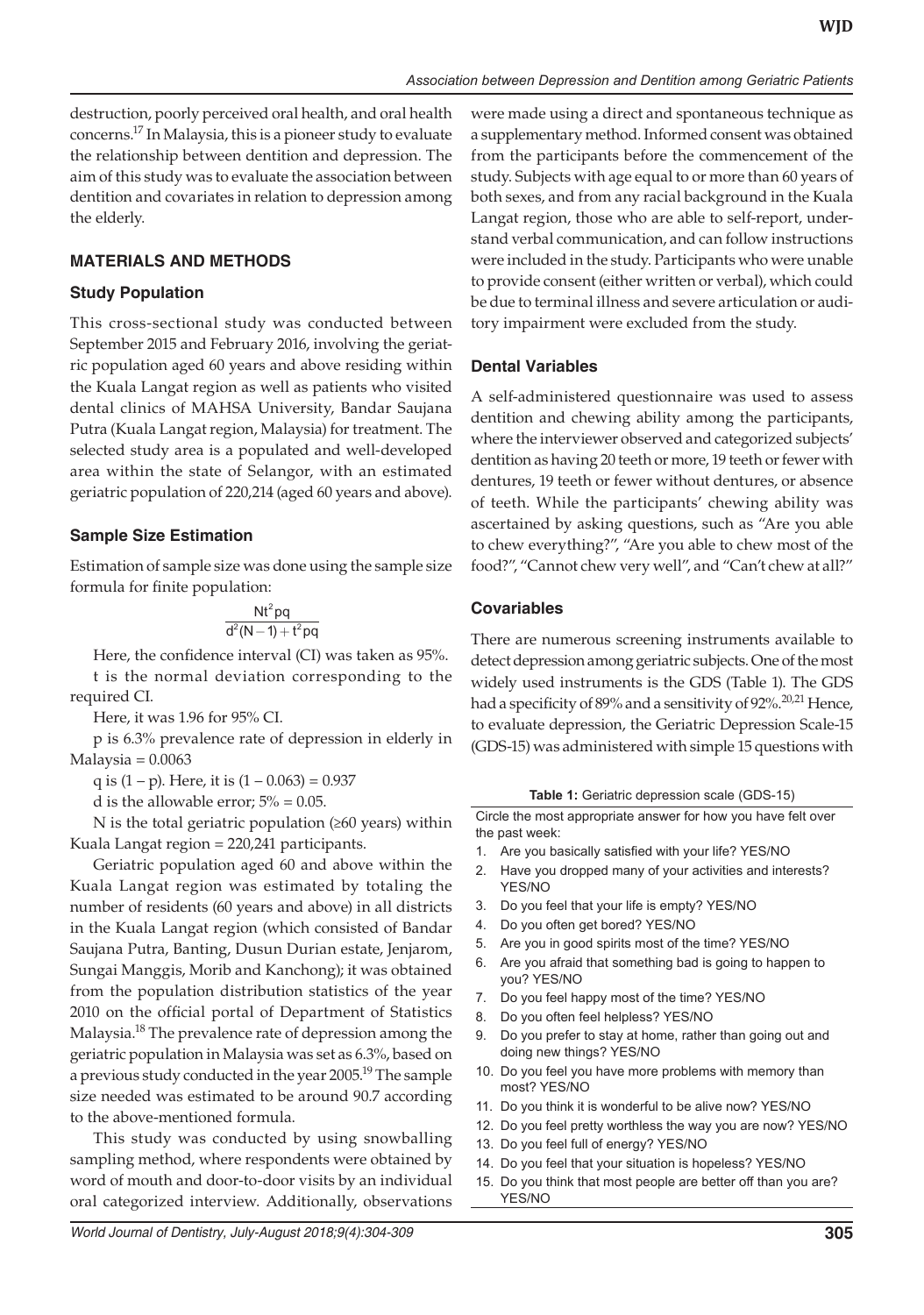yes or no format. The participants were then divided into three groups based on their level of depression, where they were classified into three groups: 0 to 4 (no), 5 to 9 (mild), and 10 to 15 (moderate-to-severe).<sup>22,23</sup> Sociodemographic data, such as sex, age, and income were obtained using a self-administered questionnaire. Ethical clearance was obtained prior to commencement of the study. Data were analyzed using Pearson's chi-square test while Fisher's exact test was employed when variables for the Pearson's chi-square test had an expected count of less than five. All the variables were described in numbers and percentages. Univariate analysis was done to evaluate the association of all variables with depression.

were unwilling to participate, noncompliant, and did not conform to the criteria of the study; 29.8% of the 104 participants were suffering from some form of depression. Descriptive data of dentition and covariate in relation to depression are shown in Table 2.

The association of dentition and covariates with depression are shown in Table 3. The results of the present study does show that there was a statistically significant association between dentition and depression, with p = 0.0000891, odds ratio (OR) 0.18, 95% CI 0.0748 to 0.4332; where  $p < 0.05$ . Difficulty in performing daily activity was also significantly associated with depression, with p = 0.0477, OR 2.6617, 95% CI 1.0519 to 6.7349, where  $p < 0.05$ .

## **RESULTS**

Out of the 246 participants encountered during the course of the study, 142 were excluded from the study, as they

The prevalence rates are shown in Table 4. According to the present study, the prevalence rate of depression for those who had 19 teeth or less in total with or without denture was higher than those who had 20 teeth or more

| Table 2: Descriptive data of dentition and covariates in relation to depression |  |  |
|---------------------------------------------------------------------------------|--|--|
|---------------------------------------------------------------------------------|--|--|

|                                           |                |                    | <b>Table 2.</b> Descriptive data of definition and covariates in relation to depression<br>Depression (GDS) |                    |
|-------------------------------------------|----------------|--------------------|-------------------------------------------------------------------------------------------------------------|--------------------|
| Master chart                              | <b>Total</b>   | No                 | Mild                                                                                                        | Moderate-to-severe |
| Dentition                                 |                |                    |                                                                                                             |                    |
| $\geq$ 20 teeth                           | 25             | 20 (80)            | 4(16)                                                                                                       | 1(4)               |
| $\leq$ 19 teeth with dentures             | 33             | 27 (81.8)          | 3(9.1)                                                                                                      | 3(9.1)             |
| ≤19 teeth without dentures                | 40             | 24 (60)            | 12(30)                                                                                                      | 4(10)              |
| Missing                                   | 6              | 2(33.3)<br>2(33.3) |                                                                                                             | 2(33.3)            |
| Chewing ability                           |                |                    |                                                                                                             |                    |
| Can chew anything                         | 39             | 32 (82.1)          | 5(12.8)                                                                                                     | 2(5.1)             |
| Can chew most foods                       | 36             | 24 (66.7)          | 8(22.2)                                                                                                     | 4(11.1)            |
| Cannot chew very well                     | 27             | 17 (62.9)          | 7(25.9)                                                                                                     | 3(11.1)            |
| Can't chew at all                         | $\overline{2}$ | 0                  | 1(0.5)                                                                                                      | 1(0.5)             |
| Age (years)                               |                |                    |                                                                                                             |                    |
| $60 - 64$                                 | 25             | 16 (64)            | 6(24)                                                                                                       | 3(12)              |
| 65-69                                     | 30             | 24 (80)            | 4(13.3)                                                                                                     | 2(6.7)             |
| $70 - 74$                                 | 11             | 11 (100)           | $\mathbf 0$                                                                                                 | $\mathbf 0$        |
| $\geq 75$                                 | 38             | 22 (57.9)          | 11 (28.9)                                                                                                   | 5(13.2)            |
| Sex                                       |                |                    |                                                                                                             |                    |
| Male                                      | 45             | 33 (73.3)          | 8(17.7)                                                                                                     | 4(8.9)             |
| Female                                    | 59             | 40 (67.8)          | 13(22)                                                                                                      | 6(10.2)            |
| Difficulty in performing daily activities |                |                    |                                                                                                             |                    |
| Yes                                       | 26             | 14 (53.8)          | 8(30.8)                                                                                                     | 4(15.4)            |
| No                                        | 78             | 59 (75.6)          | 13 (16.7)                                                                                                   | 6(7.7)             |
| Use of sedatives                          |                |                    |                                                                                                             |                    |
| Yes                                       | 68             | 49 (72.1)          | 12(17.6)                                                                                                    | 7(10.3)            |
| <b>No</b>                                 | 36             | 24 (66.7)          | 9(25)                                                                                                       | 3(8.33)            |
| Self-rated health                         |                |                    |                                                                                                             |                    |
| Excellent                                 | $\,8\,$        | 8(100)             | 0                                                                                                           | $\mathsf 0$        |
| Good                                      | 60             | 44 (73.3)          | 12 (20.0)                                                                                                   | 4(6.7)             |
| Fair                                      | 35             | 20 (57.1)          | 9(25.7)                                                                                                     | 6(17.1)            |
| Poor                                      | 1              | 1(100)             | 0                                                                                                           | 0                  |
| Household income (RM)                     |                |                    |                                                                                                             |                    |
| < 500                                     | 88             | 60(68.2)           | 21 (23.9)                                                                                                   | 7(7.9)             |
| 500-999                                   | 4              | 3(75)              | 0                                                                                                           | 1(25)              |
| 1000-1999                                 | 4              | 4(100)             | 0                                                                                                           | 0                  |
| >2000                                     | 8              | 6(75)              | 0                                                                                                           | 2(25)              |

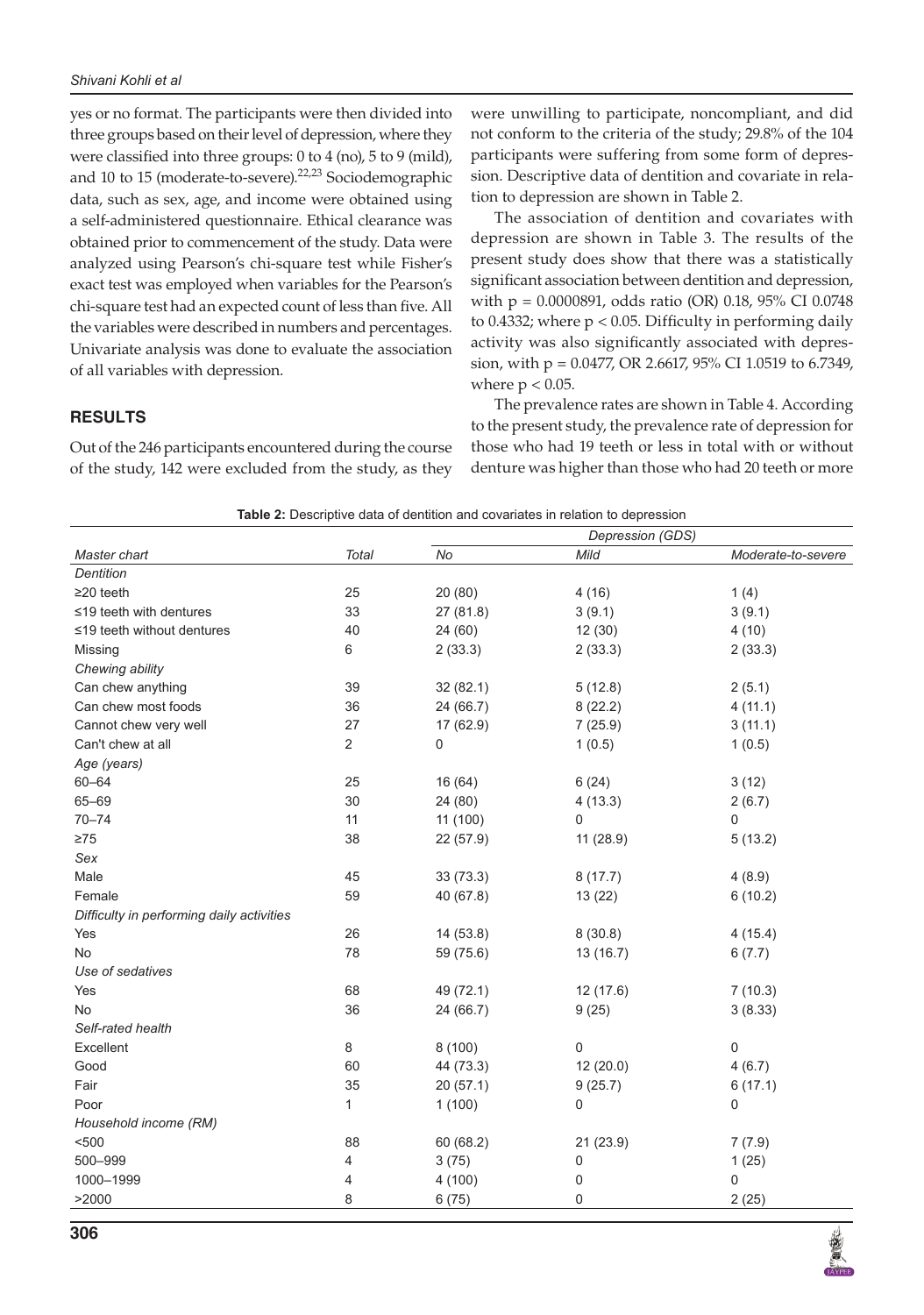| Table 3: Univariate associations of dentition and covariates with depression |                  |           |                |           |           |               |
|------------------------------------------------------------------------------|------------------|-----------|----------------|-----------|-----------|---------------|
|                                                                              | Depression (GDS) |           |                |           |           |               |
| Covariates                                                                   | <b>Total</b>     | <b>No</b> | Mild-to-severe | p-value   | <b>OR</b> | 95% CI        |
| <b>Dentition</b>                                                             |                  |           |                |           |           |               |
| 20 teeth or more with/without denture                                        | 58               | 47        | 11             | 0.0000881 | 0.18      | 0.0748-0.4332 |
| 19 teeth or less with/without denture                                        | 46               | 26        | 20             |           |           |               |
| Age (years)                                                                  |                  |           |                |           |           |               |
| 70 and above                                                                 | 49               | 33        | 16             | 0.668     | 1.293     | 0.5572-3.0004 |
| 60 to 69                                                                     | 55               | 40        | 15             |           |           |               |
| Chewing ability                                                              |                  |           |                |           |           |               |
| Can chew most foods                                                          | 75               | 56        | 19             | 0.151     | 0.4807    | 0.1947-1.1868 |
| Can not chew                                                                 | 29               | 17        | 12             |           |           |               |
| Sex                                                                          |                  |           |                |           |           |               |
| Male                                                                         | 45               | 33        | 12             | 0.666     | 0.7656    | 0.3249-1.804  |
| Female                                                                       | 59               | 40        | 19             |           |           |               |
| Difficulty in performing daily activity                                      |                  |           |                |           |           |               |
| Yes                                                                          | 26               | 14        | 12             | 0.0477    | 2.6617    | 1.0519-6.7349 |
| No                                                                           | 78               | 59        | 19             |           |           |               |
| Use of sedatives                                                             |                  |           |                |           |           |               |
| Yes                                                                          | 68               | 50        | 18             | 0.5001    | 0.72      | 0.2993-1.732  |
| <b>No</b>                                                                    | 36               | 24        | 12             |           |           |               |
| Self-rated health                                                            |                  |           |                |           |           |               |
| Good                                                                         | 68               | 51        | 17             | 0.1172    | 0.4667    | 0.1974-1.1033 |
| Poor                                                                         | 36               | 21        | 15             |           |           |               |
| Household income (RM)*                                                       |                  |           |                |           |           |               |
| 500 or less                                                                  | 88               | 61        | 27             | 0.3882    | 1.918     | 0.5049-7.286  |
| 501 or more                                                                  | 16               | 13        | 3              |           |           |               |

*Association between Depression and Dentition among Geriatric Patients*

\*Calculated using Fisher's exact test

**Table 4:** Prevalence of depression according to dentition

| and covariates                              |       |            |            |            |
|---------------------------------------------|-------|------------|------------|------------|
|                                             |       |            | No         | Prevalence |
| Covariates                                  | Total | Depression | depression | (%)        |
| Dentition                                   |       |            |            |            |
| 20 teeth or more<br>with/without<br>denture | 59    | 12         | 47         | 20.3       |
| 19 teeth or less<br>with/without<br>denture | 45    | 19         | 26         | 42.2       |
| Age (years)                                 |       |            |            |            |
| 70 and above                                | 49    | 16         | 33         | 32.7       |
| 60 to 69                                    | 55    | 15         | 40         | 27.2       |
| Chewing ability                             |       |            |            |            |
| Can chew most<br>foods                      | 75    | 16         | 59         | 21.3       |
| Can't chew                                  | 29    | 12         | 17         | 41.4       |
| Sex                                         |       |            |            |            |
| Male                                        | 45    | 12         | 33         | 26.7       |
| Female                                      | 59    | 19         | 40         | 32.2       |

with or without denture (42.2:20.3%). About 32.7% of the participants aged 70 years and above were found having depression. Participants who cannot chew well had high percentage of depression (41.4%) and females were more

*World Journal of Dentistry, July-August 2018;9(4):304-309* **307**

prone to suffer from depression with a rate of 32.2% compared with males.

# **DISCUSSION**

This was a first study done among the Malaysian elderly population to evaluate the effect of dentition on depression. The present study show that there was an association between dentition and depression, as the subject with 19 or less teeth (including both natural and artificial) had a significantly higher rate of depression as compared with those with 20 teeth or more; 42.2% of geriatric patients with 19 teeth or less with/without denture were having depression, compared with 20.3% of geriatric patients with 20 teeth or more with/without denture. These findings were compatible with a cross-sectional study conducted among the Nigerian population where subjects with tooth loss showed higher levels of depression.<sup>24</sup> These results suggest that loss of dentition may lead to depression.

There are several pathways in which dentition and depression can be related. Depression is associated with decreased metabolism of serotonin, which then tends to increase the consumption of carbohydrates, establish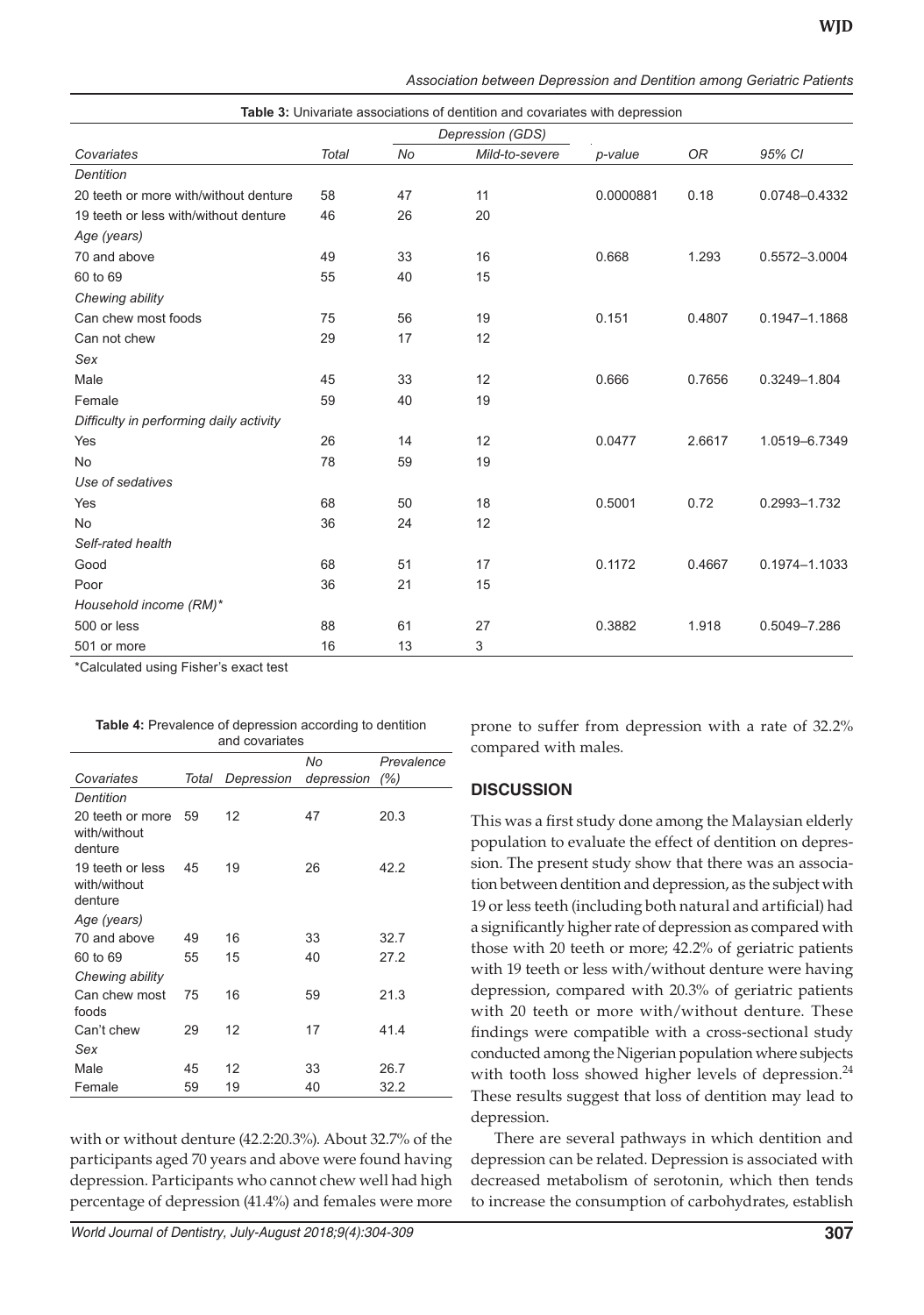#### *Shivani Kohli et al*

conditions favorable for the growth of aciduric bacteria that leads to the development and progression of dental caries and compromised dental status.<sup>16</sup> On the contrary, tooth loss has both psychological and social impacts on the individual. Changes in appearance and speech, due to tooth loss can cause decrease in self-confidence of the patient. Coupled with this, the embarrassment of wearing dentures will have emotional effects leading to depression.<sup>25</sup>

According to the present study, prevalence of depression among elderly was 29.8%. This was low compared with the previous study by Teh and Hasanah, $^{26}$  where the prevalence of depression was 36.6%. According to  $WHO<sup>27</sup>$ the overall prevalence rate of depression was between 10 and 20% among the geriatrics which differs subject to cultural situations.<sup>28</sup> The prevalence of screeningbased depression using GDS-15 in other countries varied from 33.8% in Indonesia, to 30.3% in Japan and 17.2% in Vietnam.<sup>29</sup>

The results showed that those with compromised chewing had an incidence of depression which was in accordance with a finding obtained from a previous study among Japanese population which confirmed the existence of an association between low chewing ability and presence of depressive symptoms. $30$  Where there is loss of tooth, it will lead to a decrease in the chewing ability, which in turn will lead to a higher rate of depression. This was in agreement with the findings in another study where depression in adulthood was associated with self-reported chewing difficulties at an older age.<sup>31</sup> On the contrary, a retrospective cohort study among the Chinese population showed that depression may negatively impact oral health and chewing ability through different pathways.<sup>32</sup>

In the present study, sex was not a risk factor for depression, as there was no association seen between sex and depression. However, there was a higher incidence of depression seen among women (32.2%) as compared with males, which was similar to a study conducted by Wada et al.<sup>33</sup> Household income was a risk factor for depression, which was in accordance with Koster et al<sup>34</sup> who reported that people with low income had more depressive symptoms.

# **CONCLUSION**

According to the results achieved from the present study, there was a statistically significant association between dentition and depression. Government and community dental care programs should try to work together as a team to raise oral health awareness which may help reduce the severity of depression among the elderly.

# **ACKNOWLEDGMENT**

Authors would like to acknowledge Mr. Mohammad Zaki Noor, Faculty of dentistry, MAHSA University for the statistical analysis.

# **REFERENCES**

- 1. IHME. Global burden of disease study 2010. Seattle (WA): IHME; 2010. [cited 2013 Jun 20]. Available from: http://ghdx. healthmetricsandevaluation.org/global-burden-diseasestudy-2010-gbd-2010-data-downloads.
- 2. World Health Organization. Mental health: depression: definition. Europe: World Health Organization; 2013. [cited 2013 Apr 26]. Available from: http://www.euro.who.int/en/ what-we-do/health.
- Burke MM, Laramie JA. Primary care of the older adult: a multidisciplinary approach. 1st ed.St. Louis (MO): Mosby Inc; 2000.
- 4. Murray CJ, Lopez AD. Global mortality, disability, and the contribution of risk factors: global burden of disease study. Lancet 1997 May;349(9063):1436-1442.
- 5. O'Neil A, Berk M, Venugopal K, Jacka FN. The Association between poor dental health and depression: findings from a large-scale, population-based study (the NHANES study). Gen Hosp Psychiatry 2014 May-Jun;36(3):266-270.
- 6. Taqui AM, Itrat A, Qidwai W, Qadri Z. Depression in the elderly: does family system play a role? A cross-sectional study. BMC Psychiatry 2007 Oct;7:57.
- 7. Susman JL, Crabtree BF, Essink G. Depression in rural family practice. Easy to recognise, difficult to diagnose. Arch Fam Med 1995 May;4(5):427-431.
- 8. IHME. Global burden of disease. Malaysia: Institute of Health Metrics and Evaluation (IHME); 2010.
- 9. Verma RK, Min TU, Chakravarthy S, Barua A, Kar N. Sociodemographic correlates of unipolar major depression among the Chinese elderly in Klang valley, Malaysia: an epidemiological study. Sci World J 2014 Dec;2014:812712.
- 10. Evans CA, Kleinman DV, Maas WR, Slavkin HC, Wilentz JS, Price R, Fogelman M Part three: what is the relationship between oral health and general health and well-being? Chap.6: effects on well-being and quality of life. Rockville (MD): Department of Health and Human Services, National Institutes of Health, National Institute of Dental and Craniofacial Research; 2000.
- 11. Blanchard MR, Waterraus A, Mann AH. The nature of depression among older people in inner London and the contact with primary care. Br J Psychiatry 1994 Mar;164(3):396-402.
- 12. VanDerPol CA, Setter SM, Hunter KA, Pamintuan H. Depression in community dwelling elders. Postgrad Med 1998 Mar;103(3):165-167.
- 13. Mitchell AJ, Subramaniam H. Prognosis of depression in old age compared to middle age: a systematic review of comparative studies. Am J Psychiatry 2005 Sep;162(9):1588-1601.
- 14. Ohayon MM, Schatzberg AF. Using chronic pain to predict depressive morbidity in the general population. Arch Gen Psychiatry 2003 Jan;60(1):39-47.
- 15. Penninx BW, Deeg DJ, van Eijk JT, Beekman AT, Gurainik JM. Changes in depression and physical decline in older adults: a longitudinal perspective. J Affect Disord 2000 Dec;61(1-2):1-12.
- 16. Anttila SS, Knuuttila ML, Sakki TK. Relationship of depressive symptoms to edentulousness, dental health, and dental health behavior. Acta Odontol Scand 2001 Dec;59(6):406-412.